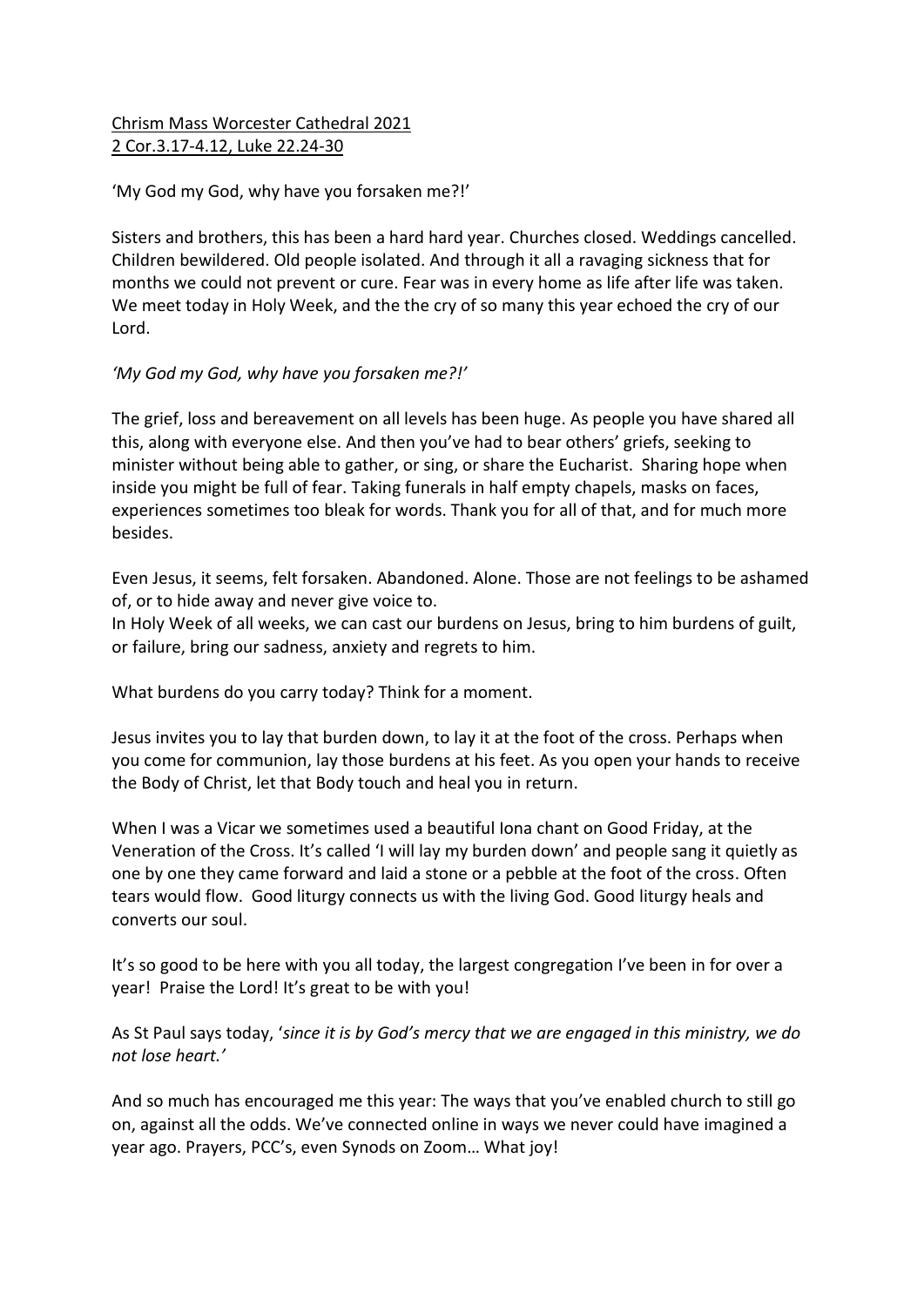Many have discovered new connections with creation on their doorstep, walking in streets, parks or fields day in day out. I've appreciated times with family and friends more than ever, and as a nation we've noticed the people who are so often ignored. Nurses and health workers became our heroes, cleaners, refuse collectors, bus drivers, shop workers kept the wheels of our lives turning, enabling us to eat and survive. Many caught Covid as a result, often coming from ethnic minority or lower income groups who have been hardest hit, by far, by this pandemic. Somehow we need to take that appreciation beyond clapping on doorsteps to real substantial change as we live out our kingdom values of Justice and Compassion, Freedom and Love.

In today's Gospel there are such important words from Jesus. They let us into a secret about God that we can easily miss. God is humble.

'For I am among you' says Jesus, 'as one who serves.'

Those people in our society who cook and clean and nurse and sweep and toil and sweat. That's where we'll find Jesus.

Jesus is here, but most of the time we don't notice him.

'For I am among you as one who serves.'

In a few moments, lay ministers and clergy will have the chance to renew their vows. What's said about a priest is longer than what is said about a Deacon. And what is said about a Bishop is longer still! But this liturgical inflation can be misleading. Because the foundational order of ministry, the one on which all others depend, is that of the Deacon.

All ministry, lay or ordained, has to find its bedrock in the Diaconal ministry of service, because that's where we find Jesus.

If in our leadership of a congregation, or oversight of Deanery or Diocese we lose hold of this call to service, then in the end we lose touch with our living Lord. 'For I am amongst you as one who serves.' The Fletcher report, out last week, shows the danger of a ministry that wraps itself in authority, power and privilege. Jesus makes clear in today's gospel, 'It is not so among you.'

That's a danger for any bishop of course, so do please pray for me, as I do for you. I have so much to learn about being a Bishop! But above all else I need to learn again how to be a Deacon in this role. As Gregory put it, to learn how best to be a servant of the servants of God.

The two new sacraments for me are Confirmation and Ordination. In a way they define what a Bishop is for: ensuring the good news of Jesus goes forward to generations yet unborn, through making disciples, and ordaining new ministers of word and sacrament.

I've only done one Confirmation so far, but look forward to many more. I'm setting aside some pilgrimage days in the autumn, when I hope to get around as many of your churches as I can. Dominic Melville said that the font in his church had been dry for 12 months. I'd love to come and bless holy water in your font, and ask God's blessing on each church and